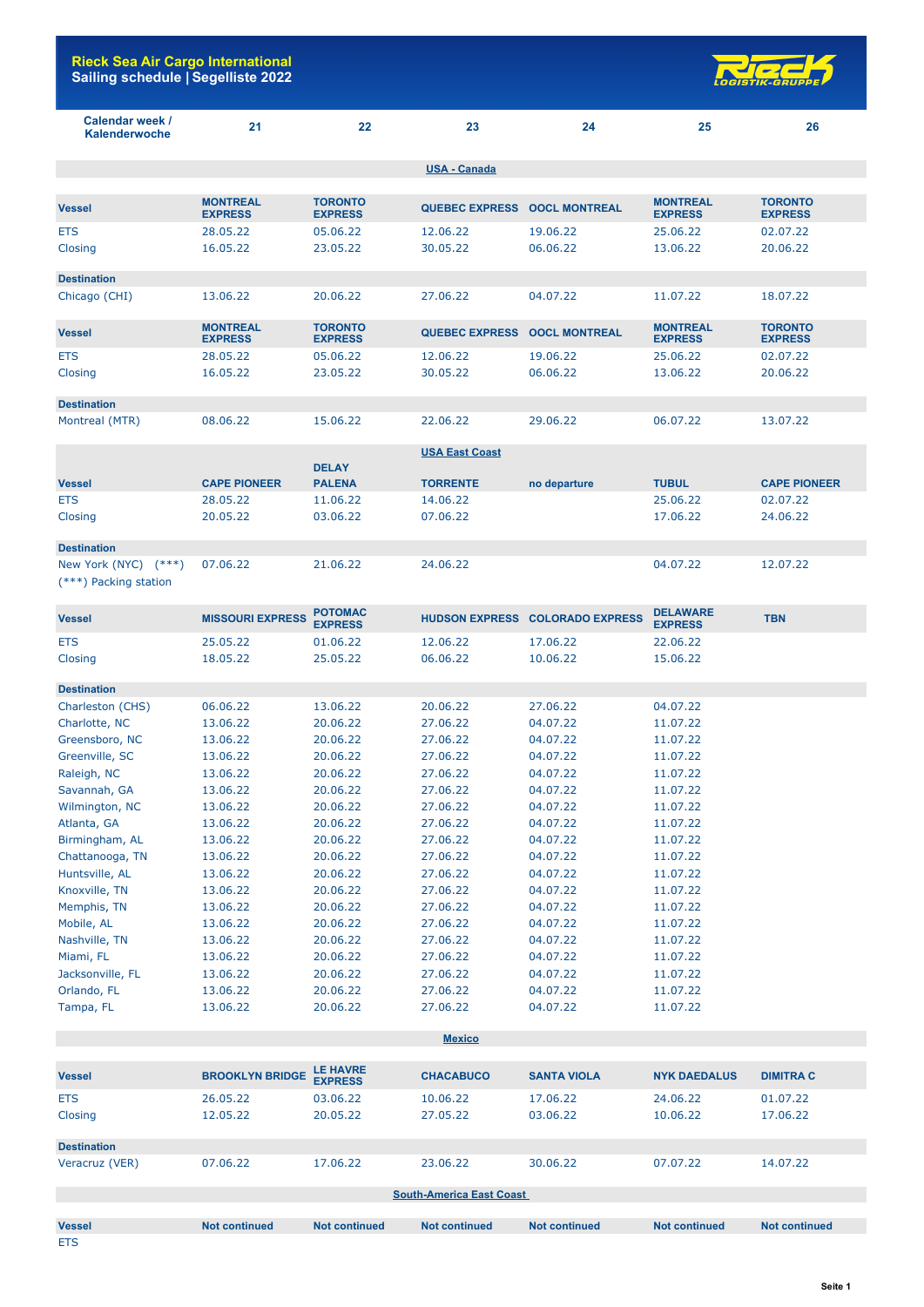| <b>Rieck Sea Air Cargo International</b><br>Sailing schedule   Segelliste 2022 |    |    |    |    |    | <b>LOGISTIK-GRUPPE</b> |
|--------------------------------------------------------------------------------|----|----|----|----|----|------------------------|
| Calendar week /<br><b>Kalenderwoche</b>                                        | 21 | 22 | 23 | 24 | 25 | 26                     |
| Closing                                                                        |    |    |    |    |    |                        |
| <b>Destination</b>                                                             |    |    |    |    |    |                        |

| Santos (SSZ)          | Not continued                         | Not continued         | Not continued                              | Not continued       | Not continued                         | Not continued                     |
|-----------------------|---------------------------------------|-----------------------|--------------------------------------------|---------------------|---------------------------------------|-----------------------------------|
|                       |                                       |                       | <b>South-America West Coast</b>            |                     |                                       |                                   |
|                       |                                       |                       |                                            |                     |                                       |                                   |
| <b>Vessel</b>         | <b>CMA CGM CARL</b><br><b>ANTONIE</b> |                       | CALLAO EXPRESS SANTOS EXPRESS CMA CGM OHIO |                     | <b>COSCO SHIPPING</b><br><b>VOLGA</b> | <b>CMA CGM</b><br><b>ARKANSAS</b> |
| <b>ETS</b>            | 22.05.22                              | 29.05.22              | 05.06.22                                   | 12.06.22            | 19.06.22                              | 26.06.22                          |
| Closing               | 16.05.22                              | 23.05.22              | 30.05.22                                   | 06.06.22            | 13.06.22                              | 20,06.22                          |
| <b>Destination</b>    |                                       |                       |                                            |                     |                                       |                                   |
| Callao (CLX)          | 16.06.22                              | 23.06.22              | 30.06.22                                   | 07.07.22            | 14.07.22                              | 21.07.22                          |
| <b>Vessel</b>         | <b>CMA CGM CARL</b><br><b>ANTONIE</b> | <b>CALLAO EXPRESS</b> | <b>SANTOS EXPRESS</b>                      | <b>CMA CGM OHIO</b> | <b>COSCO SHIPPING</b><br><b>VOLGA</b> | <b>CMA CGM</b><br><b>ARKANSAS</b> |
| <b>ETS</b>            | 22.05.22                              | 29.05.22              | 05.06.22                                   | 12.06.22            | 19.06.22                              | 26.06.22                          |
| Closing               | 17.05.22                              | 24.05.22              | 31.05.22                                   | 07.06.22            | 14.06.22                              | 21.06.22                          |
| <b>Destination</b>    |                                       |                       |                                            |                     |                                       |                                   |
| San Antonio (SNT)     | 21.06.22                              | 28,06.22              | 05.07.22                                   | 12.07.22            | 19.07.22                              | 26.07.22                          |
|                       |                                       |                       | <b>North Africa</b>                        |                     |                                       |                                   |
|                       |                                       |                       |                                            |                     |                                       |                                   |
| <b>Vessel</b>         | <b>CMA CGM Alcazar</b>                | <b>NA</b>             | <b>NA</b>                                  | <b>NA</b>           | <b>NA</b>                             | <b>NA</b>                         |
| <b>ETS</b><br>Closing | 02.06.22                              |                       |                                            |                     |                                       |                                   |
| <b>Destination</b>    |                                       |                       |                                            |                     |                                       |                                   |
| Alexandria (ALY)      | 16.06.22                              |                       |                                            |                     |                                       |                                   |
|                       |                                       |                       | <b>Islands Indian Ocean</b>                |                     |                                       |                                   |
|                       |                                       |                       |                                            |                     |                                       |                                   |
| <b>Vessel</b>         | <b>NORTHERN JAVELIN MSC ROMA</b>      |                       | <b>MSC SOFIA PAZ</b>                       | <b>GSL NINGBO</b>   | <b>APL MIAMI</b>                      | <b>MSC ASYA</b>                   |
| <b>ETS</b>            | 25.05.22                              | 04.06.22              | 07.06.22                                   | 13.06.22            | 23,06.22                              | 27,06.22                          |
| Closing               | 20.05.22                              | 30.05.22              | 02.06.22                                   | 08.06.22            | 20.06.22                              | 23.06.22                          |
| <b>Destination</b>    |                                       |                       |                                            |                     |                                       |                                   |

| Port Louis (PTL)       | 24.06.22        | 07.07.2022          | 10.07.22            | 13.07.22             | 22.07.22          | 29.07.2022          |  |  |  |
|------------------------|-----------------|---------------------|---------------------|----------------------|-------------------|---------------------|--|--|--|
|                        |                 |                     | <b>South-Africa</b> |                      |                   |                     |  |  |  |
|                        |                 |                     |                     |                      |                   |                     |  |  |  |
| <b>Vessel</b>          | <b>MAIRA XL</b> | <b>SANTA ISABEL</b> | <b>DAL KALAHARI</b> | <b>BLANK SAILING</b> | <b>SANTA RITA</b> | <b>MOL PRESENCE</b> |  |  |  |
| <b>ETS</b>             | 23,05,22        | 30.05.22            | 06.06.22            |                      | 20.06.22          | 27,06.22            |  |  |  |
| Closing                | 18.05.22        | 24.05.22            | 01.06.22            |                      | 15,06,22          | 22,06.22            |  |  |  |
| <b>Destination</b>     |                 |                     |                     |                      |                   |                     |  |  |  |
| Cape Town (CPT)        | 16.06.22        | 23,06.22            | 30.06.22            |                      | 14.07.22          | 21,07.22            |  |  |  |
| Coega (Port Elizabeth) | 14.06.22        | 21,06.22            | 28,06.22            |                      | 12.07.22          | 19.07.22            |  |  |  |
| Durban (DUR)           | 17.06.22        | 24.06.22            | 01.07.22            |                      | 15.07.22          | 22,07.22            |  |  |  |
| Johannesburg (JNB)     | 19,06.22        | 26,06.22            | 03.07.22            |                      | 17.07.22          | 24,07,22            |  |  |  |

| Levante            |                     |                      |                  |                          |                  |             |  |  |
|--------------------|---------------------|----------------------|------------------|--------------------------|------------------|-------------|--|--|
|                    |                     |                      |                  |                          |                  |             |  |  |
| <b>Vessel</b>      | <b>ZIM ATLANTIC</b> | <b>BLANK SAILING</b> | <b>ZIM CHINA</b> | <b>BLANK SAILING</b>     | <b>KOTA LAGU</b> | <b>BACH</b> |  |  |
| <b>ETS</b>         | 25,05,22            | $\sim$               | 08.06.22         | ۰                        | 22,06.22         | 29,06.22    |  |  |
| Closing            | 18.05.22            | ۰                    | 01.06.22         | ۰                        | 15,06.22         | 22.06.22    |  |  |
| <b>Destination</b> |                     |                      |                  |                          |                  |             |  |  |
| Ashdod (ASH)       | 05.06.22            | $\sim$               | 19,06.22         | $\overline{\phantom{a}}$ | 03.07.22         | 10.07.22    |  |  |
| Haifa (HFA)        | 07.06.22            | ۰                    | 21.06.22         | ۰                        | 05.07.22         | 12.07.22    |  |  |
| <b>Arab Gulf</b>   |                     |                      |                  |                          |                  |             |  |  |

| <b>Vessel</b> | <b>KYOTO EXPRESS</b> | <b>SOFIA EXPRESS</b> | <b>BUDAPEST</b><br><b>EXPRESS</b> | <b>OSAKA EXPRESS</b> |          | <b>PRAGUE EXPRESS NAGOYA EXPRESS</b> |
|---------------|----------------------|----------------------|-----------------------------------|----------------------|----------|--------------------------------------|
| <b>ETS</b>    | 25.05.22             | 01.06.22             | 06.06.22                          | 7.06.22              | 24.06.22 | 01.07.22                             |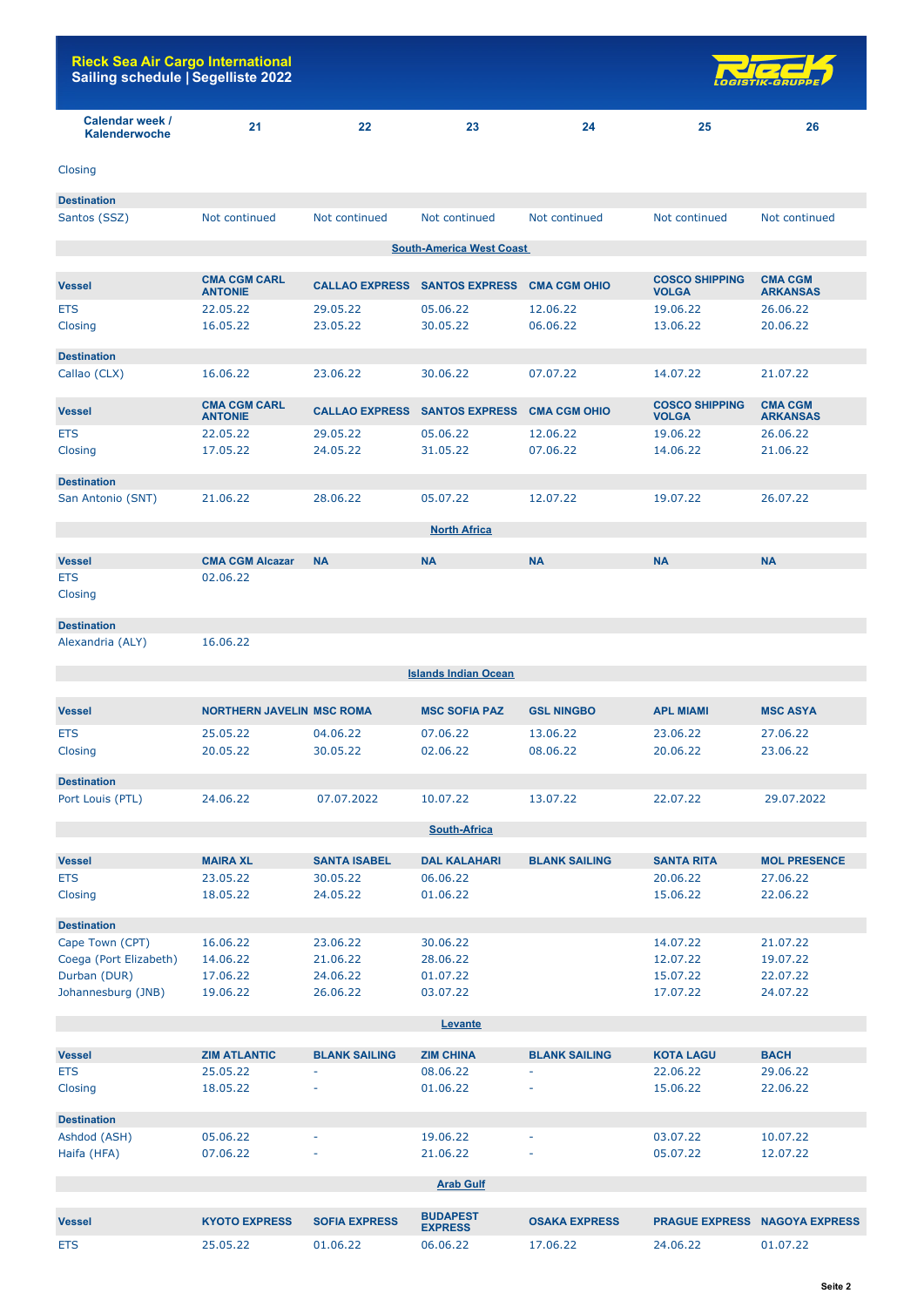

| <b>Calendar week /</b><br>Kalenderwoche | 21                   | 22                   | 23                   | 24                      | 25                   | 26                   |
|-----------------------------------------|----------------------|----------------------|----------------------|-------------------------|----------------------|----------------------|
| Closing                                 | 18.05.22             | 25.05.22             | 30.05.22             | 10.06.22                | 17.06.22             | 24.06.22             |
| <b>Destination</b>                      |                      |                      |                      |                         |                      |                      |
| LOOP 1 Jebel Ali (JEA) 17.06.22         |                      | 24.06.22             | 30.06.22             | 10.07.22                | 18.07.22             | 24.07.22             |
| Abu Dhabi (AUH)                         | 23.06.22             | 30.06.22             | 06.07.22             | 16.07.22                | 24.07.22             | 30.07.22             |
| Bahrain (BAH)                           | 24.06.22             | 01.07.22             | 07.07.22             | 17.07.22                | 25.07.22             | 31.07.22             |
| Dammam (QDM)                            | 24.06.22             | 01.07.22             | 07.07.22             | 17.07.22                | 25.07.22             | 31.07.22             |
| Sharjah (SHJ)                           | 23.06.22             | 30.06.22             | 06.07.22             | 16.07.22                | 24.07.22             | 30.07.22             |
| Kuwait (KWI)                            | 24.06.22             | 01.07.22             | 07.07.22             | 17.07.22                | 25.07.22             | 31.07.22             |
| Sohar (SOH)                             | 23.06.22             | 30.06.22             | 06.07.22             | 16.07.22                | 24.07.22             | 30.07.22             |
| Riyadh (RUH)                            | 29.06.22             | 06.07.22             | 12.07.22             | 22.07.22                | 30.07.22             | 05.08.22             |
| Mombasa (MBA)                           | 09.07.22             | 16.07.22             | 22.07.22             | 01.08.22                | 09.08.22             | 15.08.22             |
| Karachi (KHI)                           | 25.06.22             | 02.07.22             | 08.07.22             | 18.07.22                | 26.07.22             | 01.08.22             |
| Jeddah (JED)                            | 01.07.22             | 08.07.22             | 14.07.22             | 24.07.22                | 01.08.22             | 07.08.22             |
| Nairobi (NBO)                           | 16.08.22             | 23.08.22             | 29.08.22             | 08.09.22                | 16.09.22             | 22.09.22             |
| Umm Qasr (UQR)                          | 26.06.22             | 03.07.22             | 09.07.22             | 19.07.22                | 27.07.22             | 02.08.22             |
| Aden (ADE)                              | 19.09.22             | 26.09.22             | 02.10.22             | 12.10.22                | 20.10.22             | 26.10.22             |
| Colombo (CMB)                           | 01.07.22             | 08.07.22             | 14.07.22             | 24.07.22                | 01.08.22             | 07.08.22             |
| Port Sudan (PZU)                        | 19.09.22             | 26.09.22             | 02.10.22             | 12.10.22                | 20.10.22             | 26.10.22             |
| Beirut (BEY)                            | 17.07.22             | 24.07.22             | 30.07.22             | 09.08.22                | 17.08.22             | 23.08.22             |
| Aqaba                                   | 02.08.22             | 09.08.22             | 15.08.22             | 25.08.22                | 02.09.22             | 08.09.22             |
| Djibouti (JIB)                          | 03.07.22             | 10.07.22             | 16.07.22             | 26.07.22                | 03.08.22             | 09.08.22             |
| Dar es Salaam                           | 12.07.22             | 19.07.22             | 25.07.22             | 04.08.22                | 12.08.22             | 18.08.22             |
| Port Louis                              | 16.07.22             | 23.07.22             | 29.07.22             | 08.08.22                | 16.08.22             | 22.08.22             |
|                                         |                      |                      |                      |                         |                      |                      |
| <b>Vessel</b>                           | <b>ONE Grus</b>      |                      | <b>YM Wellspring</b> | <b>ONE Owl</b>          |                      | <b>ONE Ibis</b>      |
| <b>ETS</b>                              | 27.05.22             |                      | 07.06.22             | 15.06.22                |                      | 29.06.22             |
| Closing                                 | 20.05.22             |                      | 30.05.22             | 17.07.22                |                      | 21.06.22             |
| LOOP 2 Jebel Ali (JEA) 26.05.22         |                      |                      | 10.07.22             | 17.07.22                |                      | 31.07.22             |
| Abu Dhabi (AUH)                         | 29.05.22             |                      | 13.07.22             | 20.07.22                |                      | 03.08.22             |
| Bahrain (BAH)                           | 30.05.22             |                      | 14.07.22             | 21.07.22                |                      | 04.08.22             |
| Dammam (QDM)                            | 02.06.22             |                      | 17.07.22             | 24.07.22                |                      | 07.08.22             |
| Kuwait (KWI)                            | 30.05.22             |                      | 14.07.22             | 21.07.22                |                      | 04.08.22             |
| Sharjah                                 | 29.05.22             |                      | 13.07.22             | 20.07.22                |                      | 03.08.22             |
| Riyadh (RUH)                            | 03.06.22             |                      | 18.07.22             | 25.07.22                |                      | 08.08.22             |
| Sohar                                   | 30.05.22             |                      | 14.07.22             | 21.07.22                |                      | 04.08.22             |
| <b>Umm Qasr</b>                         | 31.05.22             |                      | 15.07.22             | 22.07.22                |                      | 05.08.22             |
| Hamad                                   | 01.06.22             |                      | 16.07.22             | 23.07.22                |                      | 06.08.22             |
|                                         |                      |                      | <b>India</b>         |                         |                      |                      |
|                                         |                      |                      |                      |                         |                      |                      |
| <b>Vessel</b>                           | <b>MSC PINA</b>      | <b>MSC GAIA</b>      | <b>MSC MUMBAI</b>    | <b>NORTHERN JUSTICE</b> | <b>MSC EVEREST</b>   | <b>TBN</b>           |
| <b>ETS</b><br>Closing                   | 22.05.22<br>13.05.22 | 03.06.22<br>18.05.22 | 04.06.22<br>24.05.22 | 10.06.22<br>01.06.22    | 16.06.22<br>03.06.22 | 23.06.22<br>10.06.22 |
|                                         |                      |                      |                      |                         |                      |                      |
| <b>Destination</b>                      |                      |                      |                      |                         |                      |                      |
| Chennai (CHN)                           | 02.07.22             | 02.07.22             | 08.07.22             | 13.07.22                | 20.07.22             | 27.07.22             |
| - Bangalore (BLR via<br>CHN)            | 10.07.22             | 10.07.22             | 16.07.22             | 21.07.22                | 28.07.22             | 04.08.22             |
| - Hyderabad (HYD via<br>CHN)            | 07.07.22             | 07.07.22             | 13.07.22             | 18.07.22                | 25.07.22             | 01.08.22             |
| - New Delhi                             |                      |                      |                      |                         |                      |                      |
| <b>Vessel</b>                           | <b>MSC PINA</b>      | <b>MSC GAIA</b>      | <b>MSC MUMBAI</b>    | <b>NORTHERN JUSTICE</b> | <b>MSC EVEREST</b>   | <b>TBN</b>           |
| <b>ETS</b>                              | 22.05.22             | 03.06.22             | 04.06.22             | 10.06.22                | 16.06.22             | 23.06.22             |
| Closing                                 | 13.05.22             | 18.05.22             | 24.05.22             | 01.06.22                | 03.06.22             | 10.06.22             |
| <b>Destination</b>                      |                      |                      |                      |                         |                      |                      |
| Nhava Sheva (NSP)                       | 25.06.22             | 09.07.22             | 11.07.22             | 15.07.22                | 22.07.22             | 29.07.22             |
|                                         |                      |                      | <b>Far East</b>      |                         |                      |                      |
| Vessel                                  | <b>HMM RAON</b>      | <b>HMM HANBADA</b>   | <b>HMM NURI</b>      | <b>HMM DAON</b>         | <b>LINAH</b>         | <b>HMM HANUL</b>     |
| <b>ETS</b>                              | 21.05.22             | 01.06.22             | 08.06.22             | 15.06.22                | 22.06.22             | 29.06.22             |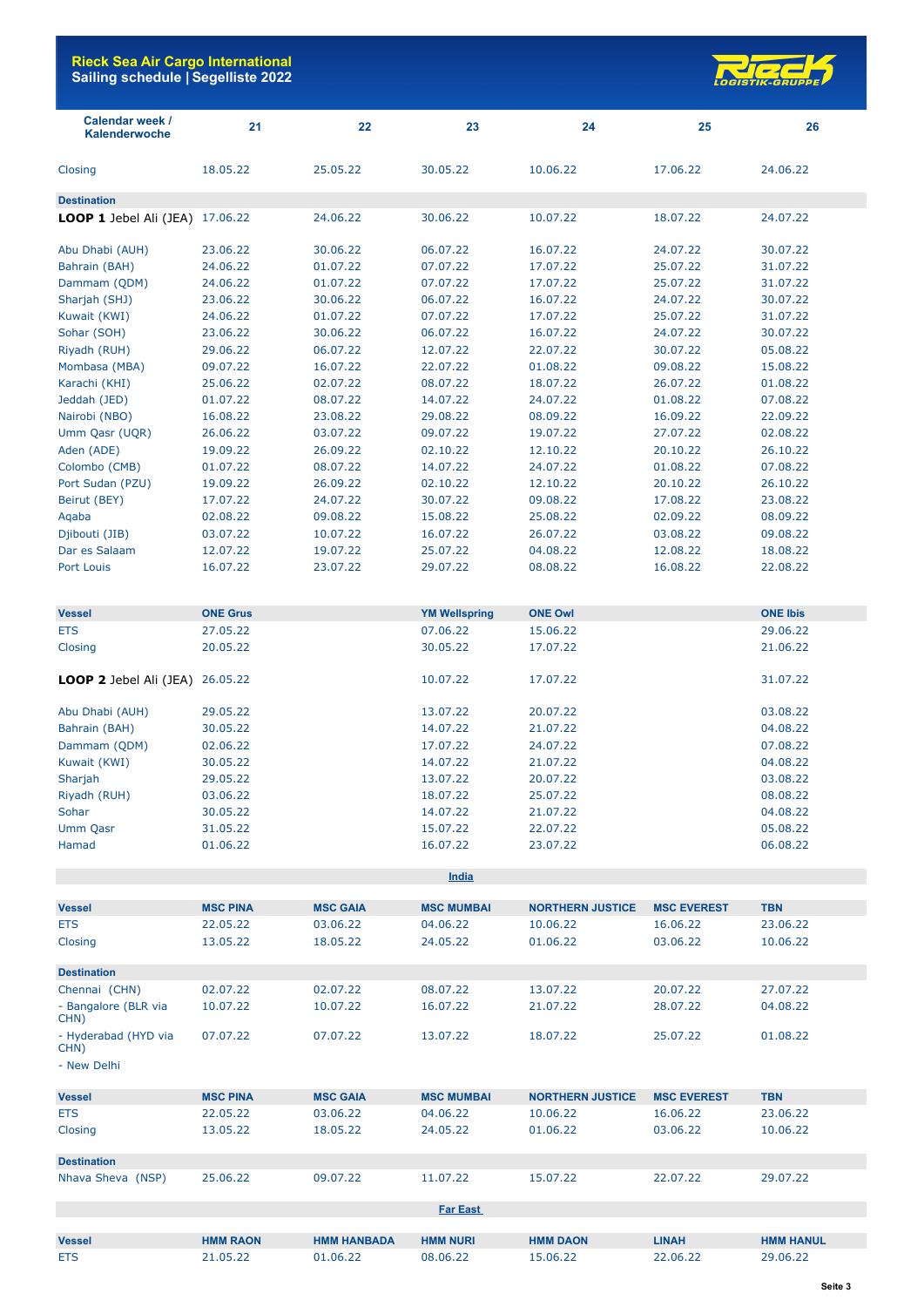

| Calendar week /<br><b>Kalenderwoche</b> | 21                   | 22                   | 23                   | 24                                             | 25                                 | 26                      |
|-----------------------------------------|----------------------|----------------------|----------------------|------------------------------------------------|------------------------------------|-------------------------|
| Closing                                 | 12.05.22             | 23.05.22             | 25.05.22             | 07.06.22                                       | 14.06.22                           | 21.06.22                |
| <b>Destination</b>                      |                      |                      |                      |                                                |                                    |                         |
| LOOP1 Hongkong (HKG)                    | 26.06.22             | 07.07.22             | 10.07.22             | 24.07.22                                       | 31.07.22                           | 07.08.22                |
| - Fuzhou (FOC)                          | 02.07.22             | 13.07.22             | 16.07.22             | 30.07.22                                       | 06.08.22                           | 13.08.22                |
| - Guangzhou (GGZ)                       | 30.06.22             | 11.07.22             | 14.07.22             | 28.07.22                                       | 04.08.22                           | 11.08.22                |
| - Huangpu (WHA)                         | 30.06.22             | 11.07.22             | 15.07.22             | 28.07.22                                       | 04.08.22                           | 11.08.22                |
| - Nanghai (NHI)                         | 30.06.22             | 11.07.22             | 16.07.22             | 28.07.22                                       | 04.08.22                           | 11.08.22                |
| - Nansha NNS)                           | 30.06.22             | 11.07.22             | 17.07.22             | 28.07.22                                       | 04.08.22                           | 11.08.22                |
|                                         |                      |                      |                      |                                                |                                    |                         |
| - Ningbo (NGB)                          | 02.07.22             | 13.07.22             | 16.07.22             | 30.07.22                                       | 06.08.22                           | 13.08.22                |
| - Qingdao (TTA)                         | 06.07.22             | 17.07.22             | 20.07.22             | 03.08.22                                       | 10.08.22                           | 17.08.22                |
| - Xiamen (AMO)                          | 02.07.22             | 13.07.22             | 16.07.22             | 30.07.22                                       | 06.08.22                           | 13.08.22                |
| - Zhuhai (ZHU)                          | 30.06.22             | 11.07.22             | 14.07.22             | 28.07.22                                       | 04.08.22                           | 11.08.22                |
| <b>Vessel</b>                           | <b>HMM RAON</b>      | <b>HMM HANBADA</b>   | <b>HMM NURI</b>      | <b>HMM MIR</b>                                 | <b>HMM DAON</b>                    | <b>LINAH</b>            |
| <b>ETS</b>                              | 25.05.22             | 01.06.22             | 03.06.22             | 12.06.22                                       | 15.06.22                           | 22.06.22                |
| Closing                                 | 17.05.22             | 23.05.22             | 25.05.22             | 20.05.22                                       | 07.06.22                           | 14.06.22                |
| <b>Destination</b>                      |                      |                      |                      |                                                |                                    |                         |
| Kaohsiung (KHH)                         | 05.07.22             | 11.07.22             | 16.07.22             | 25.07.22                                       | 28.07.22                           | 04.08.22                |
| Keelung (KEE)                           | 07.07.22             | 13.07.22             | 18.07.22             | 27.07.22                                       | 30.07.22                           | 06.08.22                |
| <b>Vessel</b>                           | <b>HMM STOCKHOLM</b> | <b>HMM LE HAVRE</b>  | <b>HMM OSLO</b>      | HMM ST.PETERSBURG HMM COPENHAGEN HMM ROTTERDAM |                                    |                         |
| <b>ETS</b>                              | 25.05.22             | 02.06.22             | 10.06.22             | 18.06.22                                       | 23.06.22                           | 29.06.22                |
| Closing                                 | 17.05.22             | 24.05.22             | 31.05.22             | 08.06.22                                       | 14.06.22                           | 21.06.22                |
| Pusan (PUS)                             | 01.07.22             | 08.07.22             | 15.07.22             | 24.07.22                                       | 29.07.22                           | 12.08.22                |
| <b>Vessel</b>                           | <b>HMM RAON</b>      | <b>HMM HANBADA</b>   | <b>HMM MIR</b>       | <b>HMM DAON</b>                                | <b>TIHAMA</b>                      | <b>AIN SNAN EXPRESS</b> |
| <b>ETS</b>                              | 25.05.22             | 01.06.22             | 05.06.22             | 15.06.22                                       | 24.06.22                           | 04.07.22                |
| Closing                                 | 13.05.22             | 20.05.22             | 25.05.22             | 03.06.22                                       | 13.06.22                           | 23.06.22                |
| <b>Destination</b>                      |                      |                      |                      |                                                |                                    |                         |
| LOOP-1 Singapore (SIN)                  | 23.06.22             | 30.06.22             | 10.07.22             | 17.07.22                                       | 22.07.22                           | 05.08.22                |
| - Pasir Gudang (PGU)                    | 28.06.22             | 05.07.22             | 15.07.22             | 22.07.22                                       | 27.07.22                           | 10.08.22                |
| - Ho Chi Minh (SGN)                     | 02.07.22             | 09.07.22             | 19.07.22             | 26.07.22                                       | 31.07.22                           | 14.08.22                |
|                                         |                      |                      |                      |                                                | 31.07.22                           | 14.08.22                |
| - Haiphong (HPH)                        | 02.07.22             | 09.07.22             | 19.07.22<br>18.07.22 | 26.07.22                                       |                                    |                         |
| - Surabaya (SGN)                        | 01.07.22             | 08.07.22             |                      | 25.07.22                                       | 30.07.22                           | 13.08.22                |
| - Belawan (BLW)                         | 29.06.22             | 06.07.22             | 16.07.22             | 23.07.22                                       | 28.07.22                           | 11.08.22                |
| - Semarang (SRG)                        | 30.06.22             | 07.07.22             | 17.07.22             | 24.07.22                                       | 29.07.22                           | 12.08.22                |
| - Laem Chabang (LEC)                    | 29.06.22             | 06.07.22             | 16.07.22             | 23.07.22                                       | 28.07.22                           | 11.08.22                |
| - Kuching (KCH)                         | 30.06.22             | 07.07.22             | 17.07.22             | 24.07.22                                       | 29.07.22                           | 12.08.22                |
| - Chittagong (CGP)                      | 02.07.22             | 09.07.22             | 19.07.22             | 26.07.22                                       | 31.07.22                           | 14.08.22                |
| - Cebu (CEB)                            | 02.07.22             | 09.07.22             | 19.07.22             | 26.07.22                                       | 31.07.22                           | 14.08.22                |
| - Manila (MNL)                          | 02.07.22             | 09.07.22             | 19.07.22             | 26.07.22                                       | 31.07.22                           | 14.08.22                |
| - Lat Krabang (LKR)                     | 30.06.22             | 07.07.22             | 17.07.22             | 24.07.22                                       | 29.07.22                           | 12.08.22                |
| - Sibu (SIB)                            | 28.06.22             | 05.07.22             | 15.07.22             | 22.07.22                                       | 27.07.22                           | 10.08.22                |
| - Jakarta (JKT)                         | 01.07.22             | 08.07.22             | 18.07.22             | 25.07.22                                       | 30.07.22                           | 13.08.22                |
| <b>Vessel</b>                           | <b>ONE BLUE JAY</b>  | <b>ONE GRUS</b>      | <b>YM WELLSPRING</b> | <b>TBN</b>                                     | <b>TBN</b>                         | <b>TBN</b>              |
| <b>ETS</b>                              | 24.5.                | 31.5.                | 8.6.                 | 15.6.                                          | 22.6.                              | 29.6.                   |
| Closing                                 | 17.5.                | 24.5.                | 31.5.                | 7.6.                                           | 14.6.                              | 21.6.                   |
| <b>Destination</b>                      |                      |                      |                      |                                                |                                    |                         |
| Bangkok (BKK)                           | 25.6.                | 16.7.                | 23.7.                | 30.3.                                          | 6.8.                               | 13.8.                   |
| <b>Vessel</b>                           | <b>BLANK SAILING</b> | <b>HMM STOCKHOLM</b> | <b>HMM LE HAVRE</b>  | <b>MOL TREASURE</b>                            | <b>HMM</b><br><b>ST.PETERSBURG</b> | <b>HMM ROTTERDAM</b>    |
| <b>ETS</b>                              |                      | 30.05.22             | 09.06.22             | 21.06.22                                       | 26.06.22                           | 29.06.22                |
| Closing                                 |                      | 17.05.22             | 27.05.22             | 10.06.22                                       | 14.06.22                           | 17.06.22                |
| <b>Destination</b>                      |                      |                      |                      |                                                |                                    |                         |
| LOOP-2 Singapore (SIN)                  |                      | 23.06.22             | 04.07.22             | 15.07.22                                       | 20.07.22                           | 26.07.22                |
| - Pasir Gudang (PGU)                    |                      | 28.06.22             | 09.07.22             | 20.07.22                                       | 25.07.22                           | 31.07.22                |
| - Ho Chi Minh (SGN)                     |                      | 02.07.22             | 13.07.22             | 24.07.22                                       | 29.07.22                           | 04.08.22                |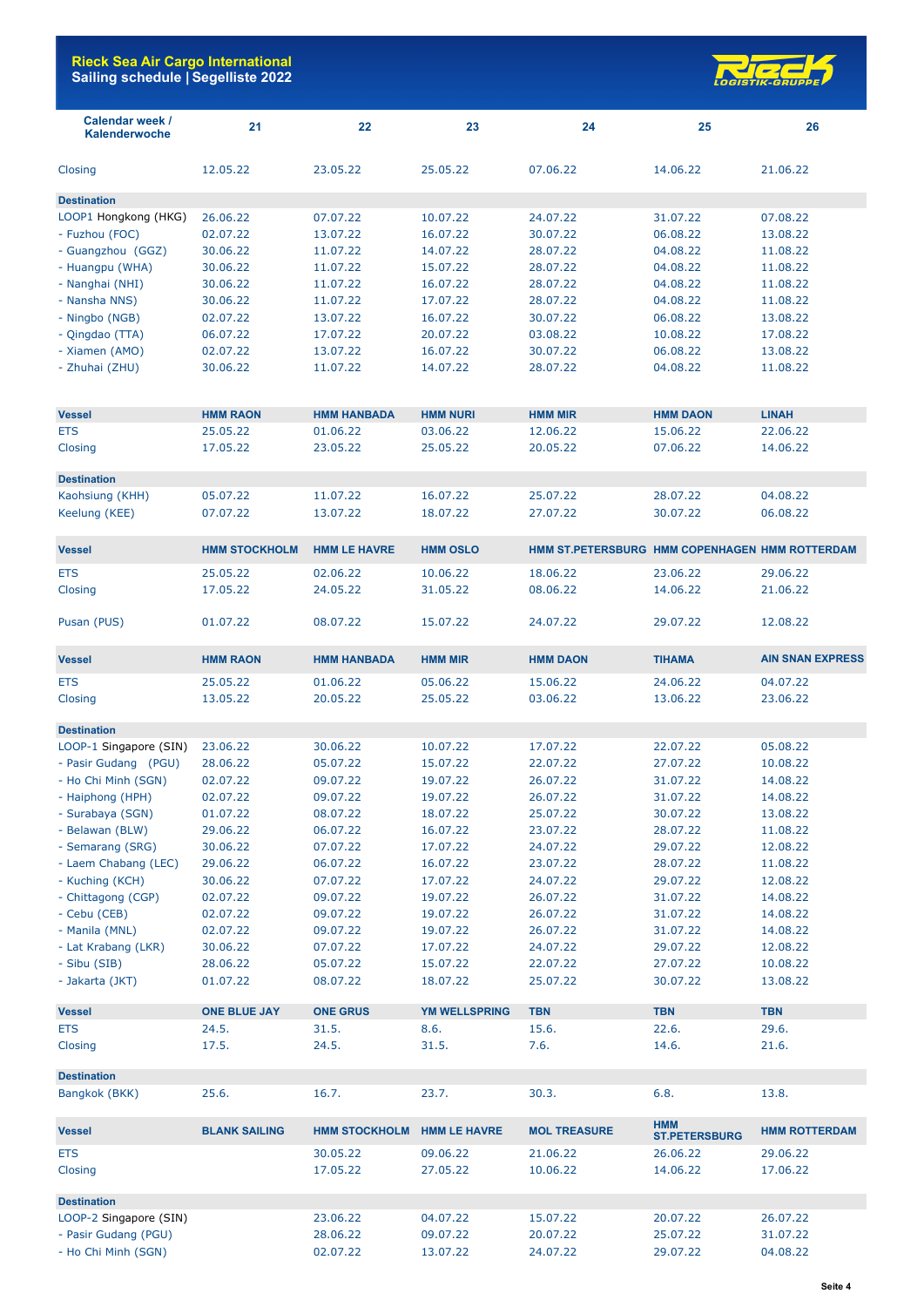

| Calendar week /<br>Kalenderwoche | 21                | 22                   | 23                      | 24                   | 25                  | 26                   |
|----------------------------------|-------------------|----------------------|-------------------------|----------------------|---------------------|----------------------|
| - Haiphong (HPH)                 |                   | 02.07.22             | 13.07.22                | 24.07.22             | 29.07.22            | 04.08.22             |
| - Surabaya (SGN)                 |                   | 01.07.22             | 12.07.22                | 23.07.22             | 28.07.22            | 03.08.22             |
| - Belawan (BLW)                  |                   | 29.06.22             | 10.07.22                | 21.07.22             | 26.07.22            | 01.08.22             |
| - Semarang (SRG)                 |                   | 30.06.22             | 11.07.22                | 22.07.22             | 27.07.22            | 02.08.22             |
| - Laem Chabang (LEC)             |                   | 29.06.22             | 10.07.22                | 21.07.22             | 26.07.22            | 01.08.22             |
| - Kuching (KCH)                  |                   | 30.06.22             | 11.07.22                | 22.07.22             | 27.07.22            | 02.08.22             |
| - Chittagong (CGP)               |                   | 02.07.22             | 13.07.22                | 24.07.22             | 29.07.22            | 04.08.22             |
| - Cebu (CEB)                     |                   | 02.07.22             | 13.07.22                | 24.07.22             | 29.07.22            | 04.08.22             |
| - Manila (MNL)                   |                   | 02.07.22             | 13.07.22                | 24.07.22             | 29.07.22            | 04.08.22             |
| - Lat Krabang (LKR)              |                   | 30.06.22             | 11.07.22                | 22.07.22             | 27.07.22            | 02.08.22             |
| - Sibu (SIB)                     |                   | 28.06.22             | 09.07.22                | 20.07.22             | 25.07.22            | 31.07.22             |
| - Jakarta (JKT)                  |                   | 01.07.22             | 12.07.22                | 23.07.22             | 28.07.22            | 03.08.22             |
| <b>Vessel</b>                    | C.S. Leo          | C.S. Libra           | <b>C.S. Sagittarius</b> | C.S. Virgo           | <b>C.S. Scorpio</b> | <b>C.S. Universe</b> |
| <b>ETS</b>                       | 23.05.22          | 30.05.22             | 06.06.22                | 13.06.22             | 27.06.22            | 03.07.22             |
| Closing                          | 16.05.22          | 20.05.22             | 30.05.22                | 06.06.22             | 17.06.22            | 24.06.22             |
| <b>Destination</b>               |                   |                      |                         |                      |                     |                      |
| LOOP-1 Shanghai (SHA)            | 20.06.22          | 28.06.22             | 05.07.22                | 12.07.22             | 26.07.22            | 02.08.22             |
| - Changzhou (CZX)                | 20.06.22          | 28.06.22             | 05.07.22                | 12.07.22             | 26.07.22            | 02.08.22             |
| - Chengdu (CHD)                  | 20.06.22          | 28.06.22             | 05.07.22                | 12.07.22             | 26.07.22            | 02.08.22             |
| - Hangzhou (HGH)                 | 20.06.22          | 28.06.22             | 05.07.22                | 12.07.22             | 26.07.22            | 02.08.22             |
| - Lianyungang (LYK)              | 20.06.22          | 28.06.22             | 05.07.22                | 12.07.22             | 26.07.22            | 02.08.22             |
| - Nantong (NAN)                  | 20.06.22          | 28.06.22             | 05.07.22                | 12.07.22             | 26.07.22            | 02.08.22             |
| - Suzhou (SUZ)                   | 20.06.22          | 28.06.22             | 05.07.22                | 12.07.22             | 26.07.22            | 02.08.22             |
| - Wenzhou (WNZ)                  | 20.06.22          | 28.06.22             | 05.07.22                | 12.07.22             | 26.07.22            | 02.08.22             |
| - Wuhan (WUH)                    | 20.06.22          | 28.06.22             | 05.07.22                | 12.07.22             | 26.07.22            | 02.08.22             |
| - Zhangjiagang (ZHG)             | 20.06.22          | 28.06.22             | 05.07.22                | 12.07.22             | 26.07.22            | 02.08.22             |
| - Zhenjiang (ZHJ)                | 20.06.22          | 28.06.22             | 05.07.22                | 12.07.22             | 26.07.22            | 02.08.22             |
| <b>Vessel</b>                    | <b>EVER GREET</b> | <b>THALASSA AVRA</b> | blank sailing?!         | <b>THALASSA NIKI</b> | <b>TBN</b>          | <b>TBN</b>           |
| <b>ETS</b>                       | 24.5.             | 5.6.                 |                         | 13.6.                | 20.6.               | 27.6.                |
| Closing                          | 17.05.            | 25.5.                |                         | 2.5.                 | 10.5.               | 17.5.                |
| <b>Destination</b>               |                   |                      |                         |                      |                     |                      |
| Port Kelang (PKG) **             | 14.6.             | 27.6.                |                         | 5.7.                 | 12.7.               | 19.7.                |
| West Port **                     |                   |                      |                         |                      |                     |                      |